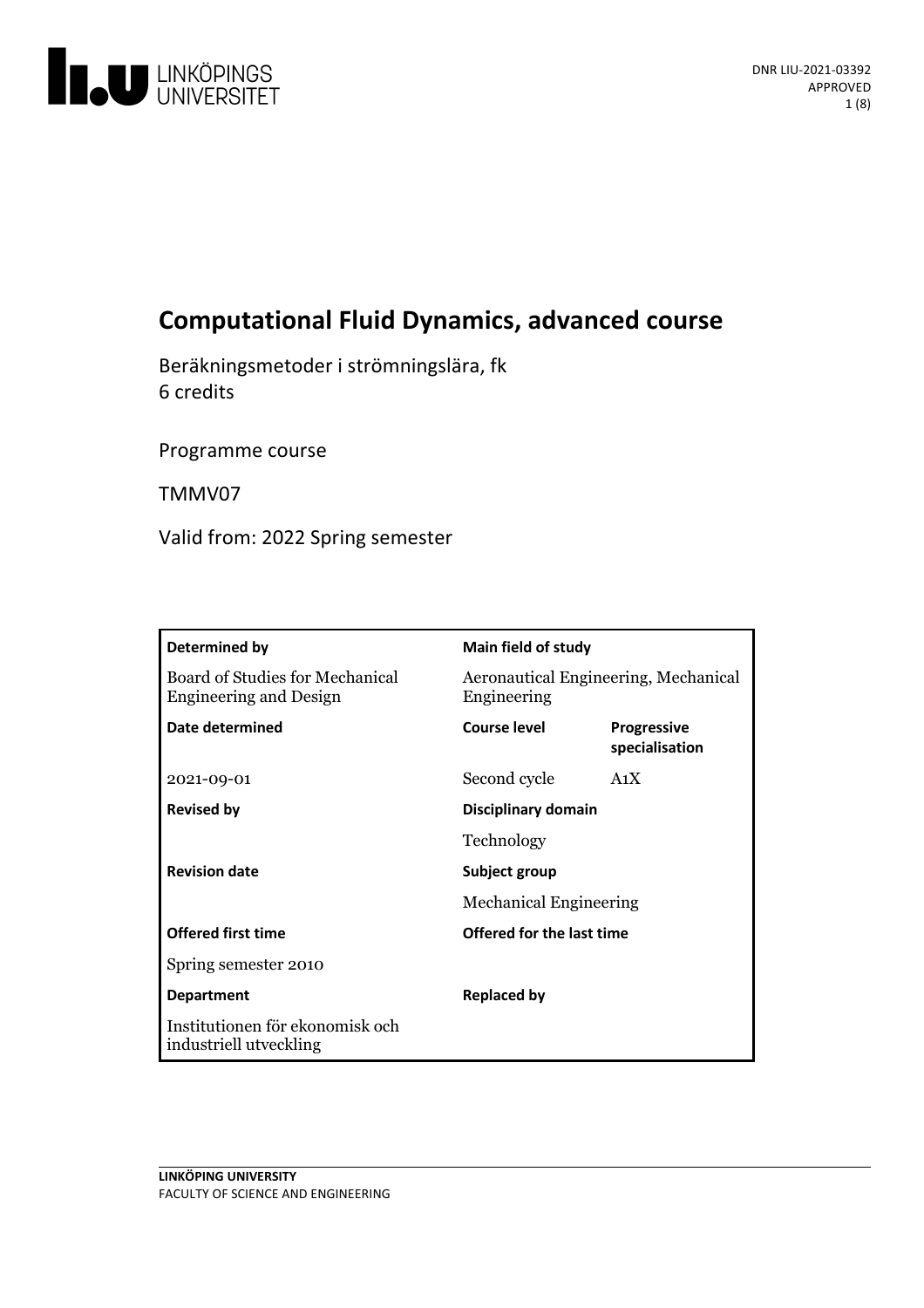## Course offered for

- Master of Science in Energy Environment Management
- Master of Science in Mechanical Engineering
- Master's Programme in Aeronautical Engineering
- Master's Programme in Mechanical Engineering
- Master's Programme in Mathematics
- Master of Science in Industrial Engineering and Management
- Master of Science in Industrial Engineering and Management International

## **Prerequisites**

Calculus, algebra, numerical methods, familiarity with Matlab is recommended. Fundamental knowledge about fluid mechanics and Computational methods for Fluid Dynamics and preferably heat transfer.

## Intended learning outcomes

Acquire advanced knowledge about how to simulate fluid dynamical problems. Skills after the course:

- Create and set up computational models of different flow cases and describe
- Apply the finite volume method to discretize the governing equations.<br>
Implement an own solver.<br>
Analyze and evaluate results. Identify relevant results and present them in
- 
- an informative way.<br>• Apply commercial software to study industrial flow problems.
- 

## Course content

Governing equations and discretization, turbulence och turbulence models, scale resolving simulations, implementation of a 2D solver and use of commercial solver.

## Teaching and working methods

Lectures, seminars and computer sessions. A large part of the time will be spent on setting up, running and evaluating simulations. Assignments presented in reports.

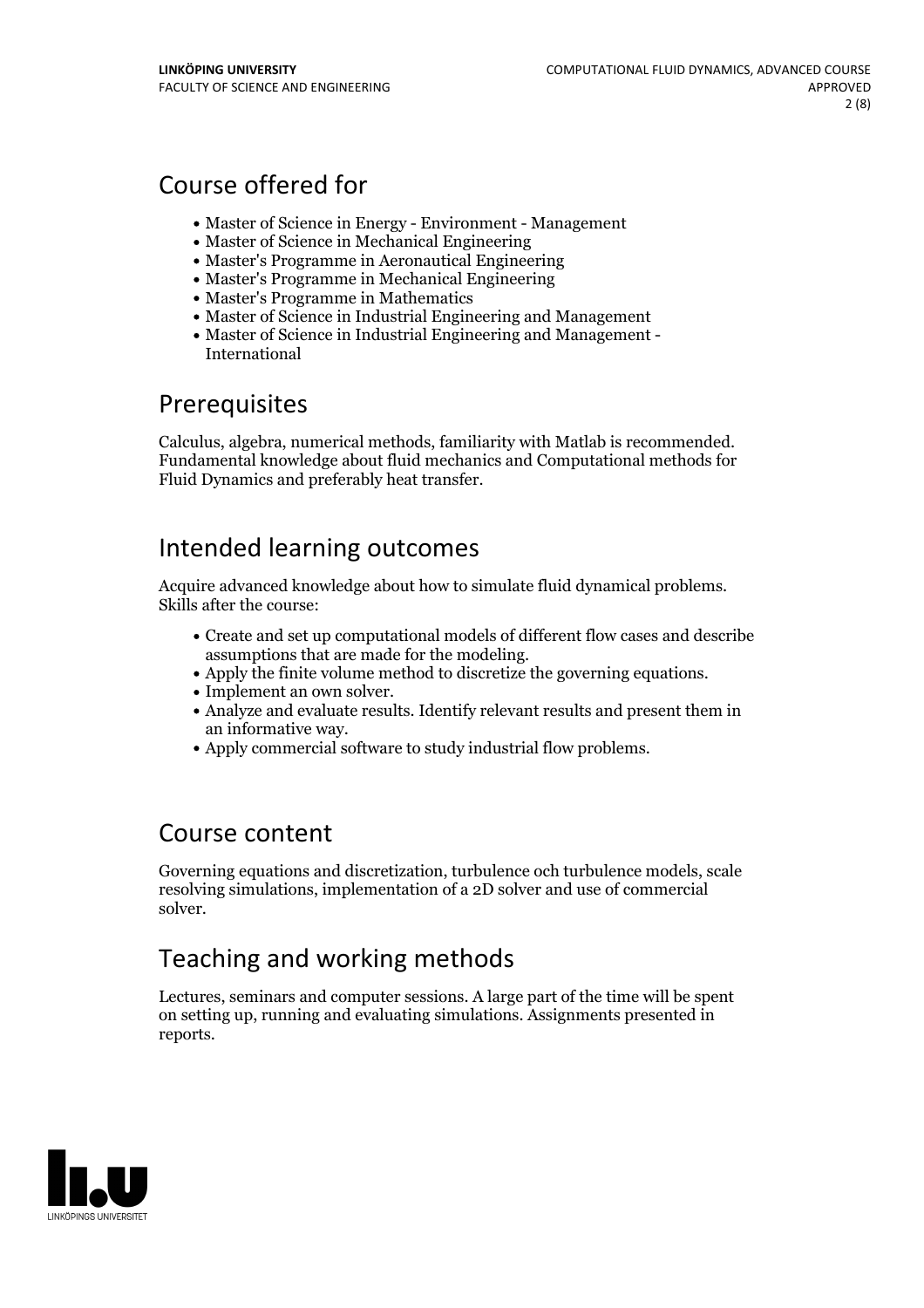## Examination

UPG1 Assignments 6 credits U, 3, 4, 5

## Grades

Four-grade scale, LiU, U, 3, 4, 5

# Other information

## **About teaching and examination language**

The teaching language is presented in the Overview tab for each course. The examination language relates to the teaching language as follows:

- If teaching language is "Swedish", the course as a whole could be given in Swedish, or partly in English. Examination language is Swedish, but parts
- of the examination can be in English. If teaching language is "English", the course as <sup>a</sup> whole is taught in English. Examination language is English. If teaching language is "Swedish/English", the course as <sup>a</sup> whole will be
- taught in English if students without prior knowledge of the Swedish language participate. Examination language is Swedish or English depending on teaching language.

### **Other**

The course is conducted in a manner where both men's and women's experience and knowledge are made visible and developed.

The planning and implementation of a course should correspond to the course syllabus. The course evaluation should therefore be conducted with the course syllabus as a starting point.

If special circumstances prevail, the vice-chancellor may in a special decision specify the preconditions for temporary deviations from this course syllabus, and delegate the right to take such decisions.

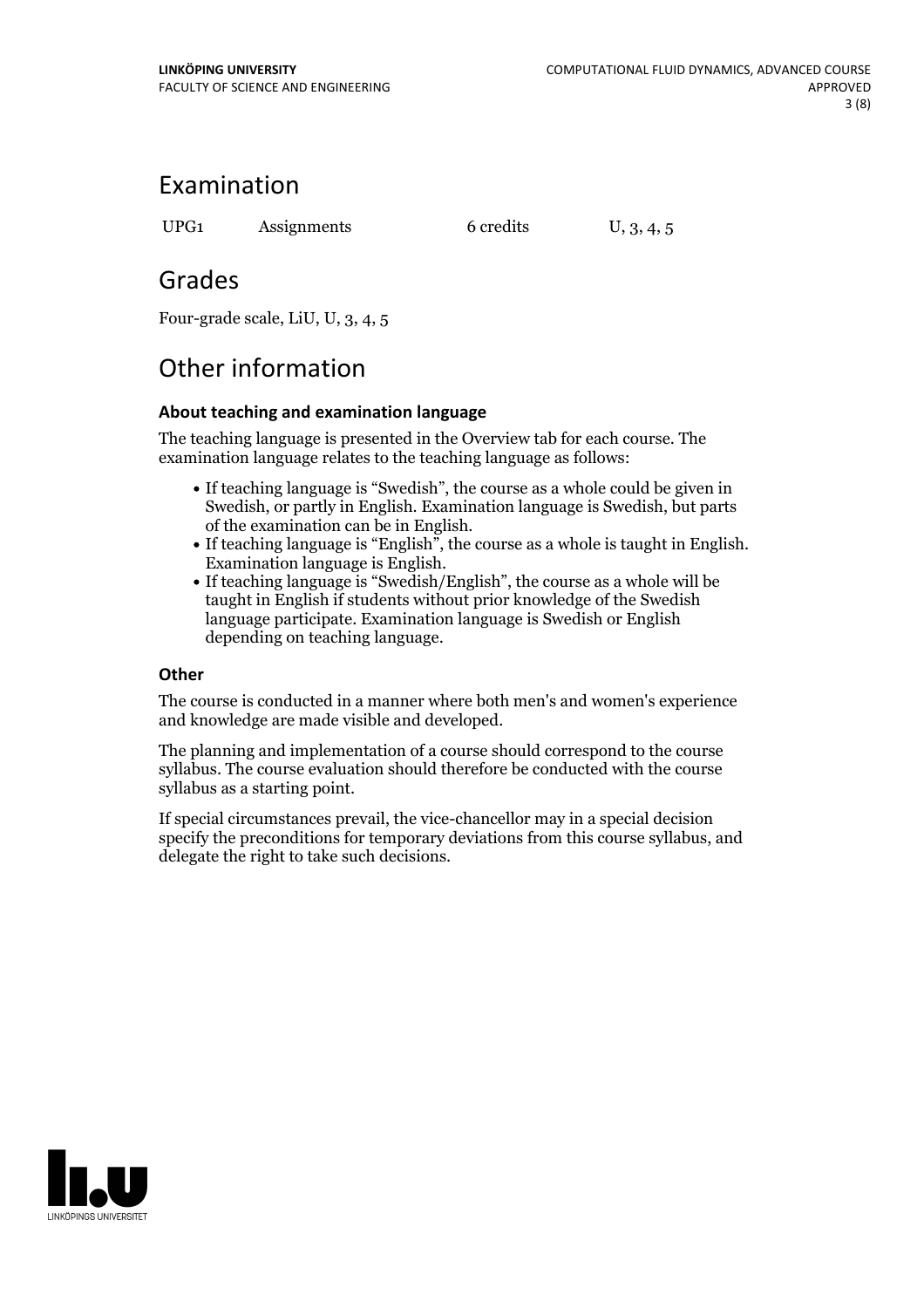## **Common rules**

### Course syllabus

A syllabus must be established for each course. The syllabus specifies the aim and contents of the course, and the prior knowledge that a student must have in order to be able to benefit from the course.

## Timetabling

Courses are timetabled after a decision has been made for this course concerning its assignment to a timetable module.

### Interruption in and deregistration from a course

The LiU decision, Guidelines concerning confirmation of participation in education (Dnr LiU-2020-02256), states that interruptions in study are to be recorded in Ladok. Thus, all students who do not participate in a course for which they have registered must record the interruption, such that the registration on the course can be removed. Deregistration from or interrupting a course is carried out using <sup>a</sup> web-based form: https://www.lith.liu.se/for- [studenter/kurskomplettering?l=en.](https://www.lith.liu.se/for-studenter/kurskomplettering?l=en)

## Cancelled courses and changes to the course syllabus

Courses with few participants (fewer than 10) may be cancelled or organised in a manner that differs from that stated in the course syllabus. The Dean is to deliberate and decide whether a course is to be cancelled or changed from the course syllabus.

## Guidelines relating to examinations and examiners

For details, see Guidelines for education and examination for first-cycle and second-cycle education at Linköping University, Dnr LiU-2020-04501 [\(http://styrdokument.liu.se/Regelsamling/VisaBeslut/917592\)](http://styrdokument.liu.se/Regelsamling/VisaBeslut/917592).

An examiner must be employed as a teacher at LiU according to the LiU Regulations for Appointments, Dnr LiU-2021-01204 [\(https://styrdokument.liu.se/Regelsamling/VisaBeslut/622784](https://styrdokument.liu.se/Regelsamling/VisaBeslut/622784)). For courses in second-cycle, the following teachers can be appointed as examiner: Professor (including Adjunct and Visiting Professor), Associate Professor (including Adjunct), Senior Lecturer (including Adjunct and Visiting Senior Lecturer), Research Fellow, or Postdoc. For courses in first-cycle, Assistant Lecturer (including Adjunct and Visiting Assistant Lecturer) can also be appointed as examiner in addition to those listed for second-cycle courses. In exceptional cases, a Part-time Lecturer can also be appointed as an examiner at both first- and second cycle, see Delegation of authority for the Board of Faculty of Science and Engineering.

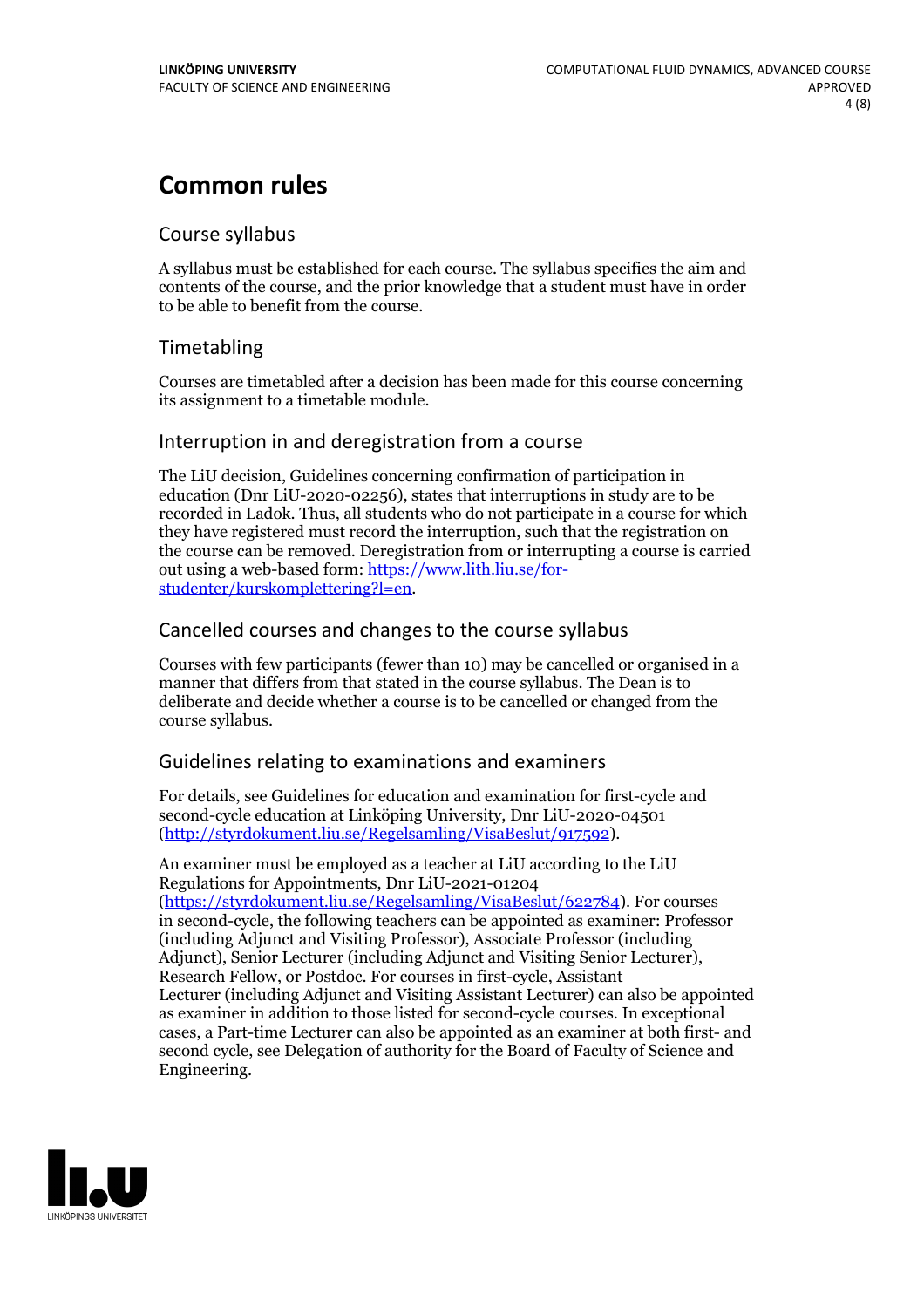## Forms of examination

#### **Principles for examination**

Written and oral examinations and digital and computer-based examinations are held at least three times a year: once immediately after the end of the course, once in August, and once (usually) in one of the re-examination periods. Examinations held at other times are to follow a decision of the faculty programme board.

Principles for examination scheduling for courses that follow the study periods:

- courses given in VT1 are examined for the first time in March, with re-examination in June and August
- courses given in VT2 are examined for the first time in May, with re-examination in August and October
- courses given in HT1 are examined for the first time in October, with re-examination in January and August
- courses given in HT2 are examined for the first time in January, with re-examination in March and in August.

The examination schedule is based on the structure of timetable modules, but there may be deviations from this, mainly in the case of courses that are studied and examined for several programmes and in lower grades (i.e. 1 and 2).

Examinations for courses that the faculty programme board has decided are to be held in alternate years are held three times during the school year in which the course is given according to the principles stated above.

Examinations for courses that are cancelled orrescheduled such that they are not given in one or several years are held three times during the year that immediately follows the course, with examination scheduling that corresponds to the scheduling that was in force before the course was cancelled or rescheduled.

When a course, or a written examination (TEN, DIT, DAT), is given for the last time, the regular examination and two re-examinations will be offered. Thereafter, examinations are phased out by offering three examinations during the following academic year at the same times as the examinations in any substitute course. If there is no substitute course, three examinations will be offered during re- examination periods during the following academic year. Other examination times are decided by the faculty programme board. In all cases above, the examination is also offered one more time during the academic year after the following, unless the faculty programme board decides otherwise. In total, 6 re-examinations are offered, of which 2 are regular re-examinations. In the examination registration system, the examinations given for the penultimate time and the last time are denoted.

If a course is given during several periods of the year (for programmes, or on different occasions for different programmes) the faculty programme board or boards determine together the scheduling and frequency of re-examination occasions.

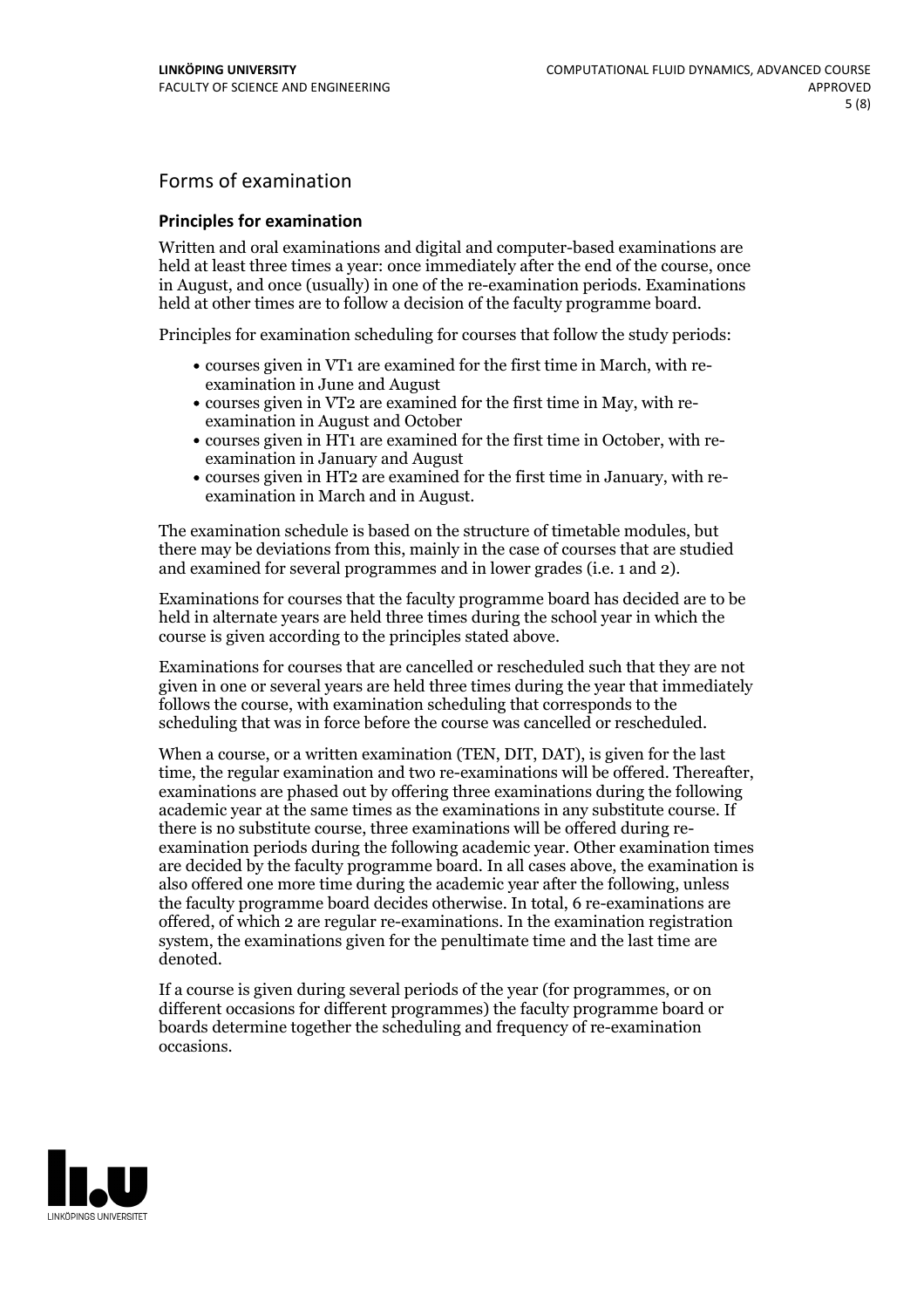### **Retakes of other forms of examination**

Regulations concerning retakes of other forms of examination than written examinations and digital and computer-based examinations are given in the LiU guidelines for examinations and examiners, [http://styrdokument.liu.se/Regelsamling/VisaBeslut/917592.](http://styrdokument.liu.se/Regelsamling/VisaBeslut/917592)

#### **Course closure**

For Decision on Routines for Administration of the Discontinuation of Educational Programs, Freestanding Courses and Courses in Programs, see DNR LiU-2021-04782. After a decision on closure and after the end of the discontinuation period, the students are referred to a replacement course (or similar) according to information in the course syllabus or programme syllabus. If a student has passed some part/parts of a closed program course but not all, and there is an at least partially replacing course, an assessment of crediting can be made. Any crediting of course components is made by the examiner.

### **Registration for examination**

In order to take an written, digital or computer-based examination, registration in advance is mandatory, see decision in the university's rule book [https://styrdokument.liu.se/Regelsamling/VisaBeslut/622682.](https://styrdokument.liu.se/Regelsamling/VisaBeslut/622682) An unregistered student can thus not be offered a place. The registration is done at the Student Portal or in the LiU-app during the registration period. The registration period opens 30 days before the date of the examination and closes 10 days before the date of the examination. Candidates are informed of the location of the examination by email, four days in advance.

### **Code of conduct for students during examinations**

Details are given in a decision in the university's rule book: <http://styrdokument.liu.se/Regelsamling/VisaBeslut/622682>.

#### **Retakes for higher grade**

Students at the Institute of Technology at LiU have the right to retake written examinations and digital and computer-based examinations in an attempt to achieve a higher grade. This is valid for all examination components with code "TEN", "DIT" and "DAT". The same right may not be exercised for other examination components, unless otherwise specified in the course syllabus.

A retake is not possible on courses that are included in an issued degree diploma.

#### **Grades**

The grades that are preferably to be used are Fail (U), Pass (3), Pass not without distinction  $(4)$  and Pass with distinction  $(5)$ .

- Grades U, 3, 4, 5 are to be awarded for courses that have written or digital examinations.<br>• Grades Fail (U) and Pass (G) may be awarded for courses with a large
- degree of practical components such as laboratory work, project work and

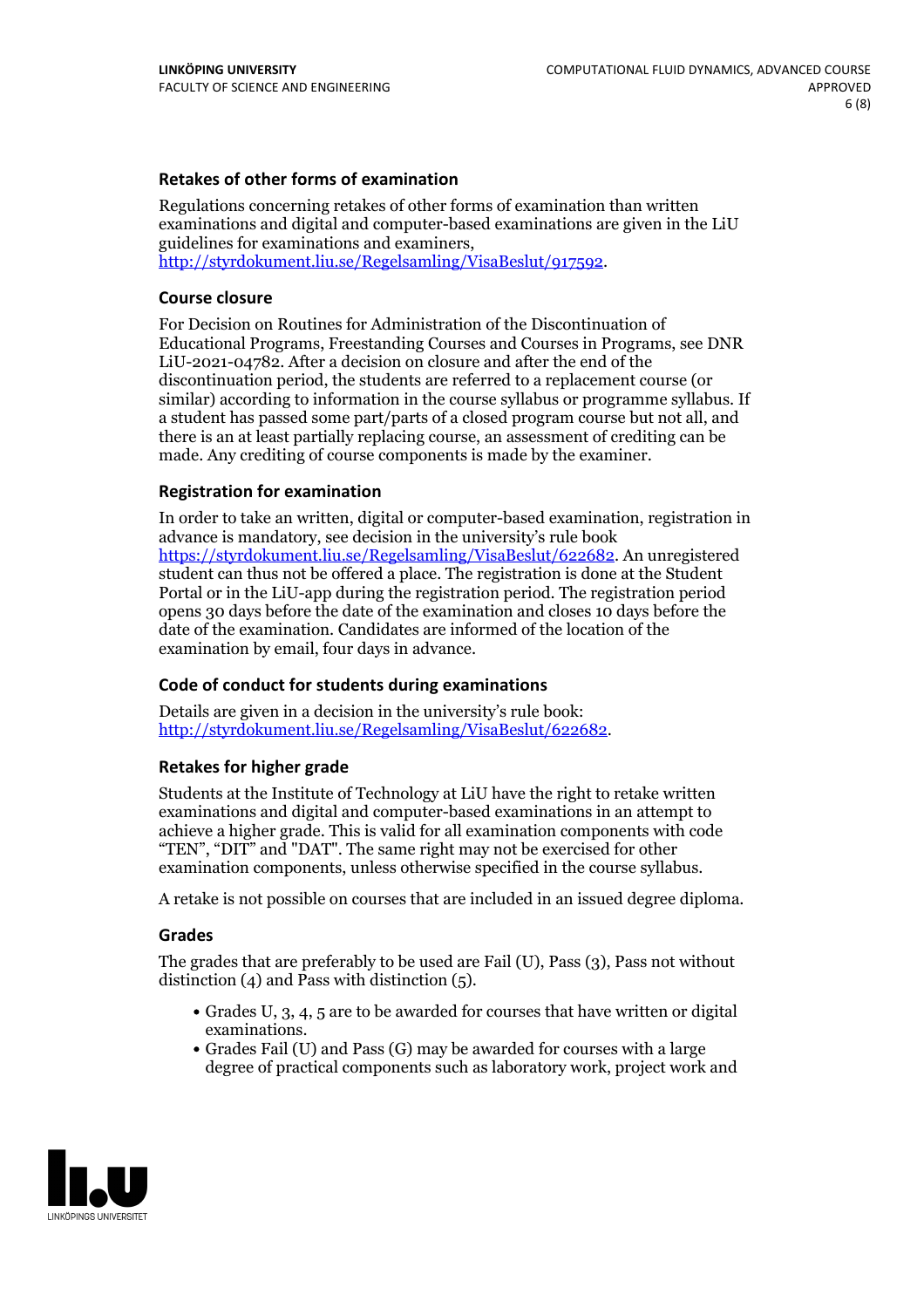group work.<br>• Grades Fail (U) and Pass (G) are to be used for degree projects and other independent work.

#### **Examination components**

The following examination components and associated module codes are used at the Faculty of Science and Engineering:

- Grades U, 3, 4, 5 are to be awarded for written examinations (TEN) and
- digital examinations (DIT).<br>• Examination components for which the grades Fail (U) and Pass (G) may be awarded are laboratory work (LAB), project work (PRA), preparatory written examination (KTR), digital preparatory written examination (DIK), oral examination (MUN), computer-based examination (DAT), home
- assignment (HEM), and assignment (UPG).<br>• Students receive grades either Fail (U) or Pass (G) for other examination components in which the examination criteria are satisfied principally through active attendance such as tutorial group (BAS) or examination item
- (MOM).<br>• Grades Fail (U) and Pass (G) are to be used for the examination components Opposition (OPPO) and Attendance at thesis presentation (AUSK) (i.e. part of the degree project).

In general, the following applies:

- 
- Mandatory course components must be scored and given <sup>a</sup> module code. Examination components that are not scored, cannot be mandatory. Hence, it is voluntary to participate in these examinations, and the voluntariness must be clearly stated. Additionally, if there are any associated conditions to
- the examination component, these must be clearly stated as well.<br>• For courses with more than one examination component with grades U,3,4,5, it shall be clearly stated how the final grade is weighted.

For mandatory components, the following applies (in accordance with the LiU Guidelines for education and examination for first-cycle and second-cycle

[http://styrdokument.liu.se/Regelsamling/VisaBeslut/917592\)](http://styrdokument.liu.se/Regelsamling/VisaBeslut/917592):

If special circumstances prevail, and if it is possible with consideration of the nature of the compulsory component, the examiner may decide to replace the compulsory component with another equivalent component.

For possibilities to alternative forms of examinations, the following applies (in accordance with the LiU Guidelines for education and examination for first-cycle [http://styrdokument.liu.se/Regelsamling/VisaBeslut/917592\)](http://styrdokument.liu.se/Regelsamling/VisaBeslut/917592):

If the LiU coordinator for students with disabilities has granted a student the right to an adapted examination for a written examination in an examination hall, the student has the right to it.